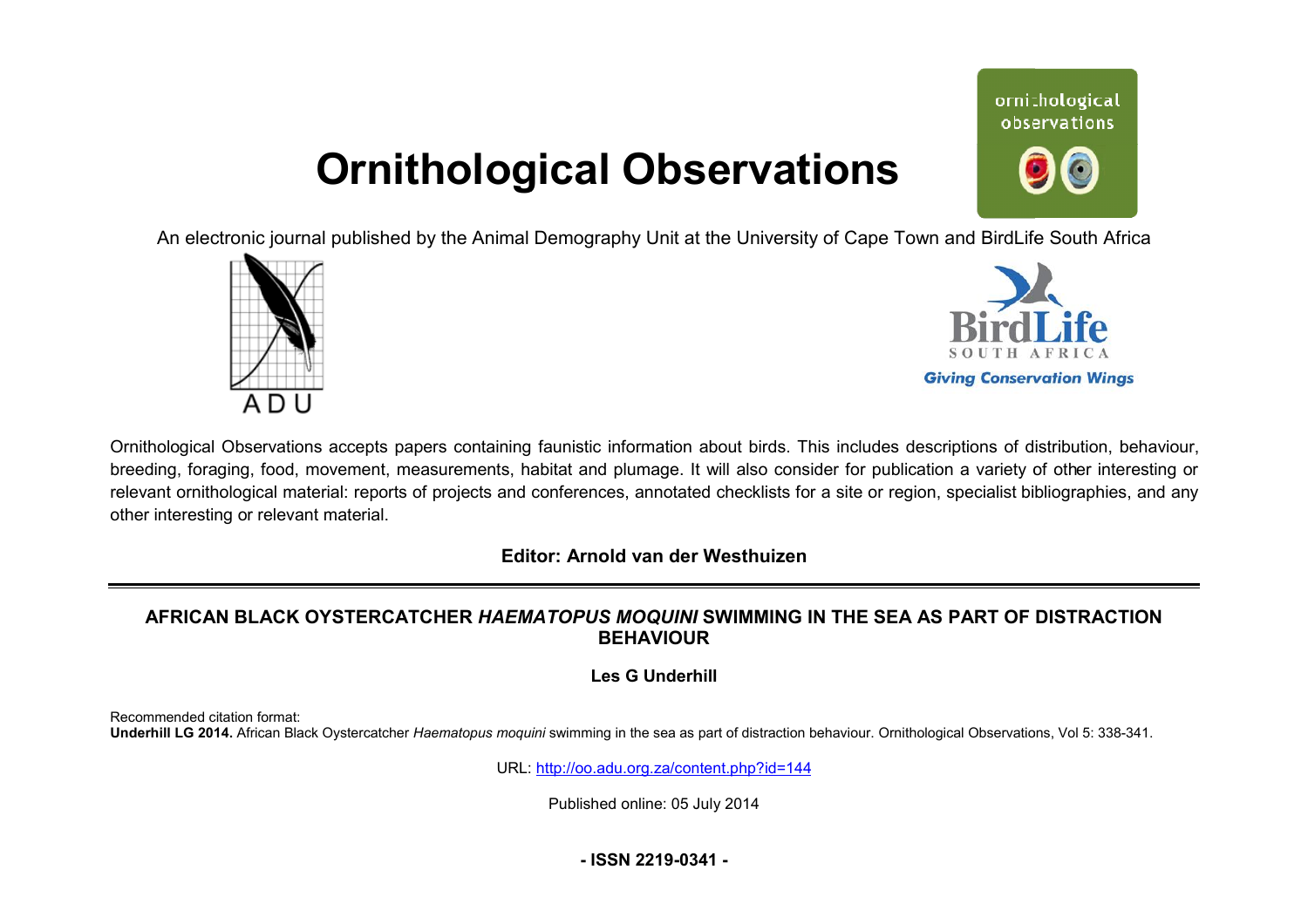## **AFRICAN BLACK OYSTERCATCHER** *HAEMATOPUS MOQUINI* **SWIMMING IN THE SEA AS PART OF DISTRACTION BEHAVIOUR**

*Les G Underhill\**

Animal Demography Unit, Department of Biological Sciences, University of Cape Town, Rondebosch, 7701 South Africa

## \* Corresponding author: **les.underhill@uct.ac.za**

Oystercatcher chicks swim (and dive) to avoid being caught (Hayes & Bennett 1985, Morgan 1994, Minton 2001, Calf 2002, Sitters 2002). They mainly do this in the period when they are feathered and too large to hide easily (pers.obs). Adult waders, including oystercatchers, have been recorded swimming (and, more rarely, diving), but this seems to be exceptional behaviour, recorded when diving), but this seems to be exceptional behaviour, recorded when<br>escaping direct predation on the bird itself (eg Minton 2001, Sitters 2002).

On 27 December 2013, while monitoring the breeding productivity of African Black Oystercatchers *Haematopus moquini* on Robben Island, I checked a nest which had two small chicks (Fig. 1). I was in the vicinity of the chicks, and was therefore subjected to the alarm calls and distraction behavior of the adults, for less than three minutes (the research permit specifies a maximum of 10 minutes) minutes). The chicks were within 50 cm of the nest site, so were not more than one or two days old. The nest site was above the spring high tide line on fairly steep shelving rocky shoreline; offshore was a series of reefs, so with the tide low, the coastal wave action was c. 30 m from the water's edge. The intervening intertidal area consisted at the time of a series of large, but entirely calm, rock pools.

Both adults engaged in distraction displays, adopting the classic "rodent run" and "broken wing" postures, trying to attract the "predator" away from the nest walking slowly and dragging one wing along the ground. One of the adults flew off, and landed in the sea adjacent to the nest site, and about 5 m from the water's edge (Fig 2). It swam strongly in the water, all the time calling and .pretending it had a broken wing. It was in the water for less than a minute. Its feathers did not get wet, as visible in Fig 2). The bird swam ashore, and resumed the standard terrestrial methods of predator distraction.

This observation was the first of its kind in a research project to monitor the breeding productivity of African Black Oystercatchers on Robben Island, which started in the 2001/02 breeding season, and which has continued in most subsequent years (Spiby 2012). Levels of disturbance in the first three breeding seasons were larger than in 2013/14 because one of research objectives then was to establish growth curves for the species, which were then unknown, and the chicks needed to weighed and measured several times during the period between hatching and fledging (Tjørve & Underhill 2009) 2009). The researchers then were particularly sensitized to the potential impact of human disturbance on breeding productivity because this was one of human disturbance on breeding productivity because this was one<br>of the things they wanted to measure (Tjørve & Underhill 2009). The experience then (and that of other researchers working on this species) was that oystercatchers are not impacted by short visits to breeding sites. species) was that oystercatchers are not impacted by short visits to<br>breeding sites.<br>The context of this visit to a breeding pair was no different to nd resumed the standard terrestrial methods of<br>on.<br>was the first of its kind in a research project to<br>ding productivity of African Black Oystercatchers on<br>which started in the 2001/02 breeding season, and

hundreds of other visits made over the years to African Black Oystercatcher pairs with chicks, and the amount of disturbance far smaller than when chicks needed also to be weighed and measured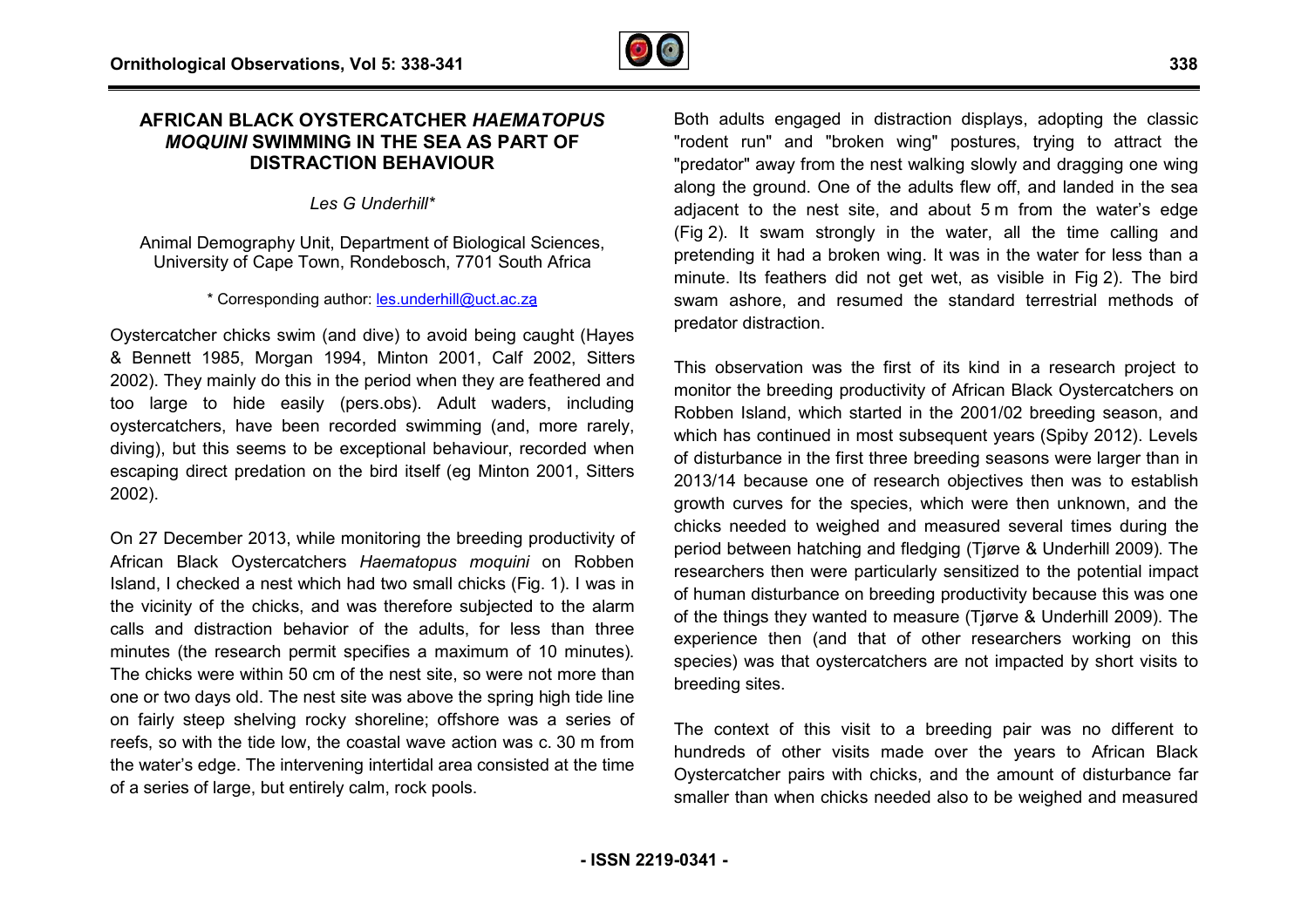

as part of the monitoring project. So intense disturbance was not a factor in the use of swimming as part of the distraction display.

This appears to be the first record of an adult oystercatcher swimming as part of distraction behaviour (Bruno Ens pers. comm.).

**- oo0oo -** 

### **Acknowledgements**

The fieldwork was conducted as part of research to monitor the breeding productivity of African Black Oystercatchers on Robben Island. The research is undertaken in terms of permit reference number RES2013/48 issued by the Department of Environmental Affairs. ystercatchers on F<br>erms of permit ret<br>artment of Enviror<br>ner chicks dive to<br>i.<br>diving by an Ar<br>nology5 6:415-416.

#### **References**

**Calf KM 2002.** African Black Oystercatcher chicks dive to escape danger. Wader Study Group Bulletin 98: 46.

**Hayes FE, Bennett GH 1985.** Escape diving by an American Oystercatchecr hick. Journal of Field Ornithology5 6:415

**Minton C 2001.** Waders diving and swimming underwater as a means of escape. Wader Study Group Bulletin 96: 86.

**Morgan KH 1994.** Underwater swimming behaviour of American Black Oystercatcher chicks. Journal of Field Ornithology 65: 406−409.

**Sitters H 2002.** Waders diving and swimming underwater as a means of escape. Editorial note. Wader Study Group Bull. 97: 50.

intense disturbance was not a<br> **Spiby J 2012.** Trends in African Black Oystercatchers<br>
on aroughino m Robben Island, South Africa: population solid<br>
characteristics. Unpubl. BSc(Hons) project, Departmen<br>
cour (Bruno En moquini on Robben Island, South Africa: population size and nest characteristics. Unpubl. BSc(Hons) project, Department of Zoology, .University of Cape Town. **Spiby J 2012.** Trends in African Black Oystercatchers Haematopus

**Tjørve KMC, Underhill LG 2009.** Growth and its relationship to fledging success of African Black Oystercatcher, *Haemotopus moquini*, chicks. Zoology 112: 27–37.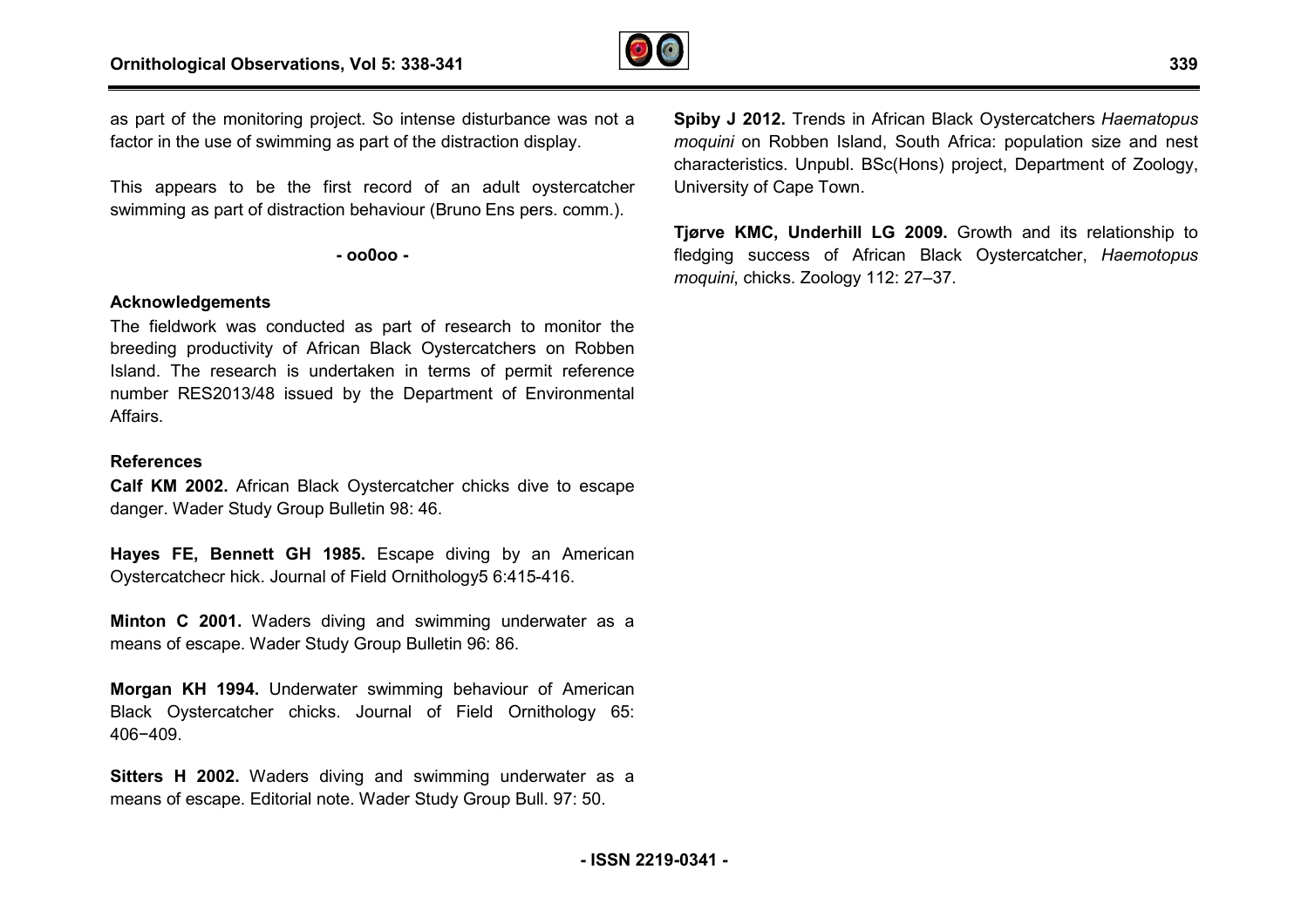



Fig 1 - African Black Oystercatcher chicks on Robben Island, 27 December 2013. The chick farther from the camera is in the spot where the eggs were laid and incubated. The chicks have dried after hatching, but the egg tooth is still visible.